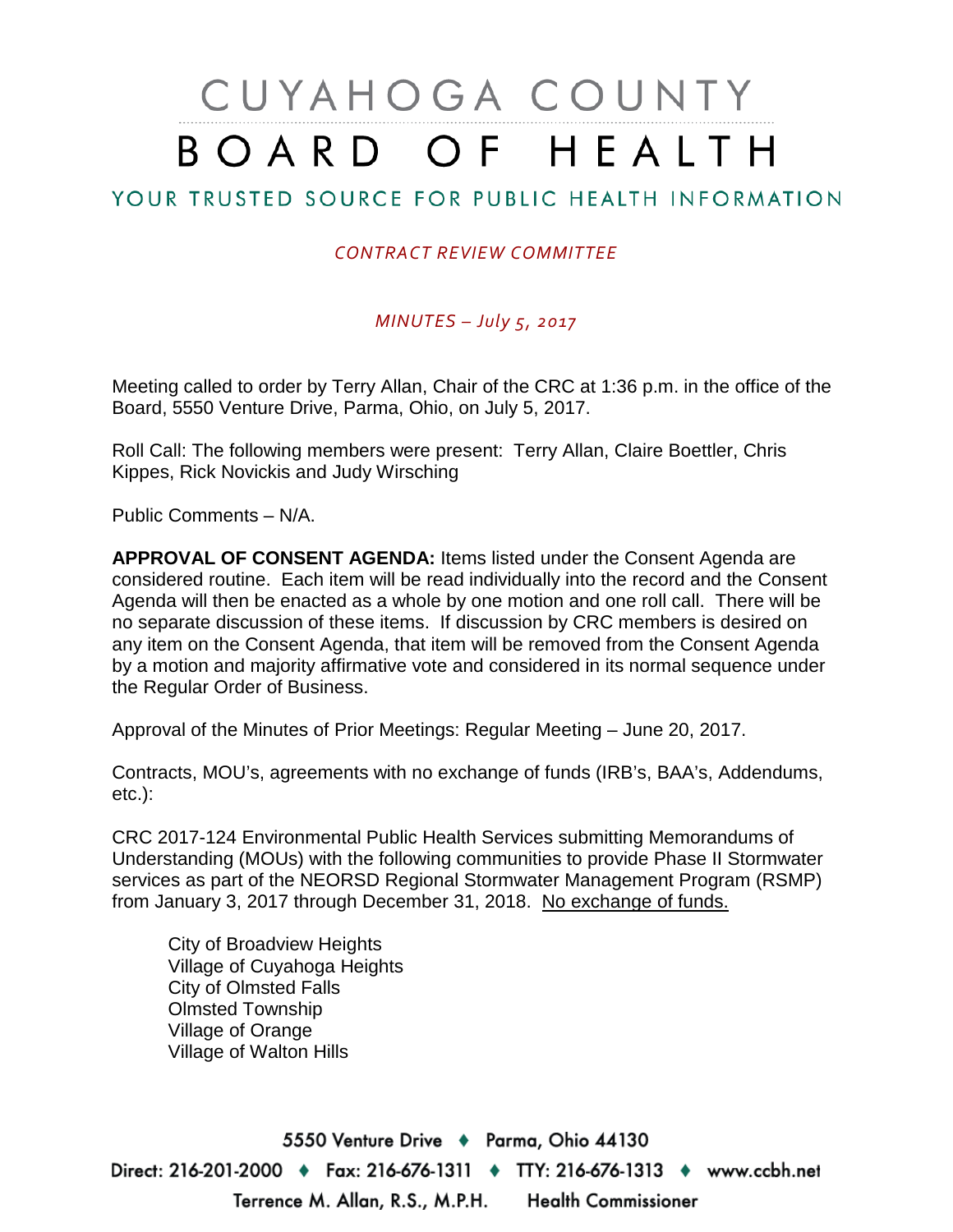It was moved by Rick Novickis, seconded by Chris Kippes, that the consent agenda, including the minutes of the June 20, 2017 Regular CRC meeting be approved.

The Secretary called the roll:

Ayes: Terry Allan, Claire Boettler, Chris Kippes, Rick Novickis and Judy Wirsching

#### **CONTRACTS AND AWARDS:**

Tabled Items

It was moved by Claire Boettler, seconded by Rick Novickis that the following quote (CRC 2017-97) for 30710 Harvard Rd.,Orange Village, Ohio 44022 be accepted as the lowest and best, and a contract be awarded to Auburn Bainbridge Excavating in the amount of \$12,910.00 (ref. enclosed).

The Secretary called the roll:

Ayes: Terry Allan, Claire Boettler, Chris Kippes, Rick Novickis and Judy Wirsching

It was moved by Terry Allan, seconded by Chris Kippes that the following quote (CRC 2017-98) for 4329 Lander Rd.,Orange Village, Ohio 44022 be accepted as the lowest and best, and a contract be awarded to Auburn Bainbridge Excavating in the amount of \$14,210.00 (ref. enclosed).

The Secretary called the roll:

Ayes: Terry Allan, Claire Boettler, Chris Kippes, Rick Novickis and Judy Wirsching

It was moved by Claire Boettler, seconded by Rick Novickis that the following quote (CRC 2017-99) for 10448 Highland Dr., Brecksville, Ohio 44141 be accepted as the lowest and best, and a contract be awarded to Klarich Farms, LLC in the amount of \$14,325.00 (ref. enclosed).

The Secretary called the roll:

Ayes: Terry Allan, Claire Boettler, Chris Kippes, Rick Novickis and Judy Wirsching

It was moved by Judy Wirsching, seconded by Terry Allan that the following quote (CRC 2017-100) for 13253 Old Pleasant Valley, Middleburg Hts., Ohio 44130 be accepted as the lowest and best, and a contract be awarded to Klarich Farms, LLC in the amount of \$17,525.00 (ref. enclosed).

The Secretary called the roll: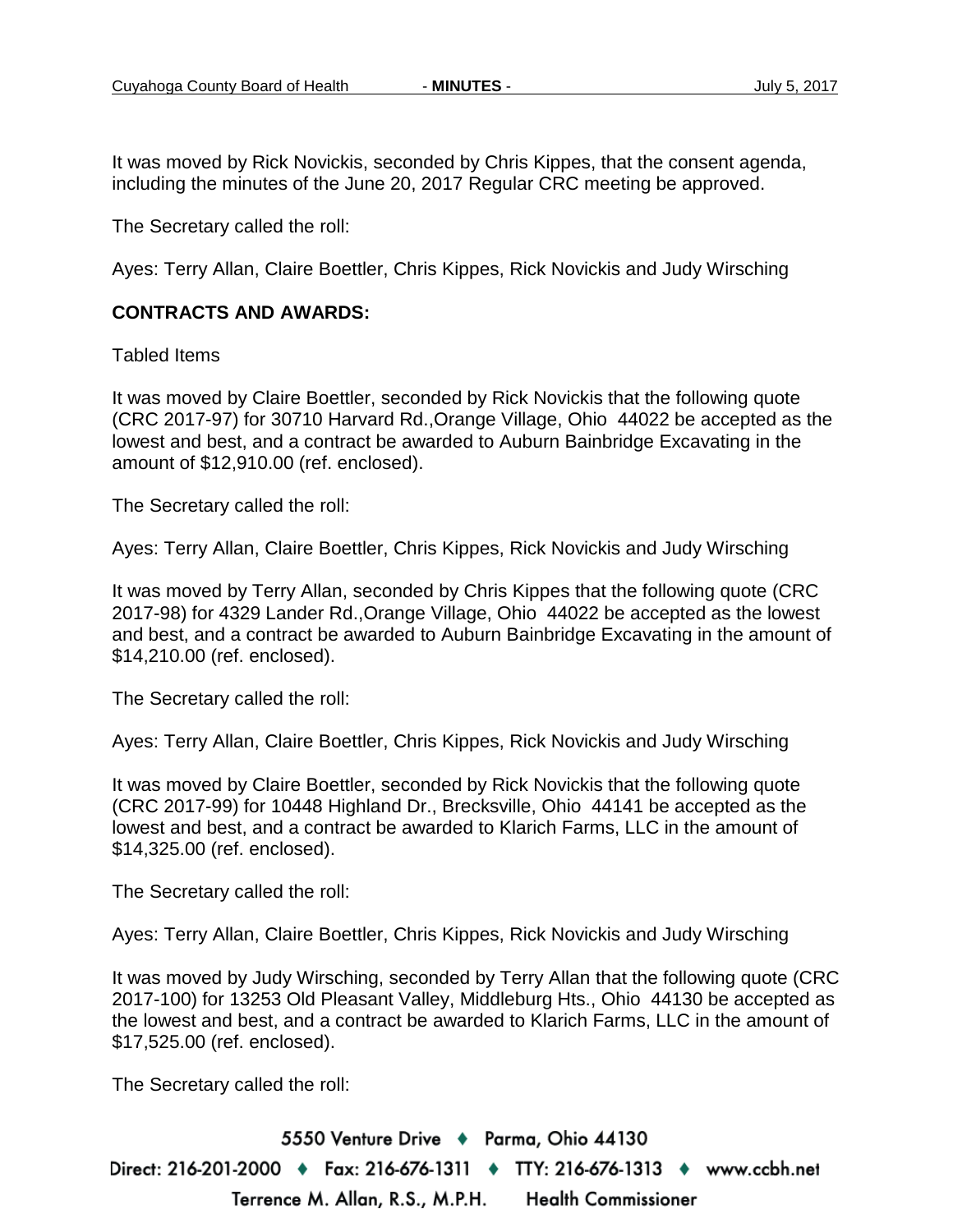Ayes: Terry Allan, Claire Boettler, Chris Kippes, Rick Novickis and Judy Wirsching

It was moved by Rick Novickis, seconded by Judy Wirsching that the following quote (CRC 2017-101) for 28635 Solon, Rd., Solon, Ohio 44139 be accepted as the lowest and best, and a contract be awarded to Suburban Septic Service, Inc. in the amount of \$22,175.00 (ref. enclosed).

The Secretary called the roll:

Ayes: Terry Allan, Claire Boettler, Chris Kippes, Rick Novickis and Judy Wirsching

It was moved by Terry Allan, seconded by Chris Kippes that the following quote (CRC 2017-102) for 7150 W 130th St., Middleburg Heights, Ohio 44130 be accepted as the lowest and best, and a contract be awarded to Suburban Septic Service, Inc. in the amount of \$16,110.00 (ref. enclosed).

The Secretary called the roll:

Ayes: Terry Allan, Claire Boettler, Chris Kippes, Rick Novickis and Judy Wirsching

New Items For Review

Bid/Quote Openings ≥ \$25,000.00

None

Bid/Quote Openings < \$25,000.00

Lead program Bid Opening presented by: La'Keisha James

It was moved by Rick Novickis, seconded by Judy Wirsching that the following quote (CRC 2017-125) for 5811 Renwood Dr., Parma, Ohio 44129 be accepted as the lowest and best, and a contract be awarded to MCM Home Services in the amount of \$12,950.00 (ref. enclosed).

The Secretary called the roll:

Ayes: Terry Allan, Claire Boettler, Chris Kippes, Rick Novickis and Judy Wirsching

It was moved by Rick Novickis, seconded by Claire Boettler that the following quote (CRC 2017-126) for 1494-96 Alameda Ave., Lakewood, Ohio 44107 be accepted as the lowest and best, and a recommendation to award a contract to American Builders & Applicators in the amount of \$28,800.00 be submitted to the Board for approval (ref. enclosed).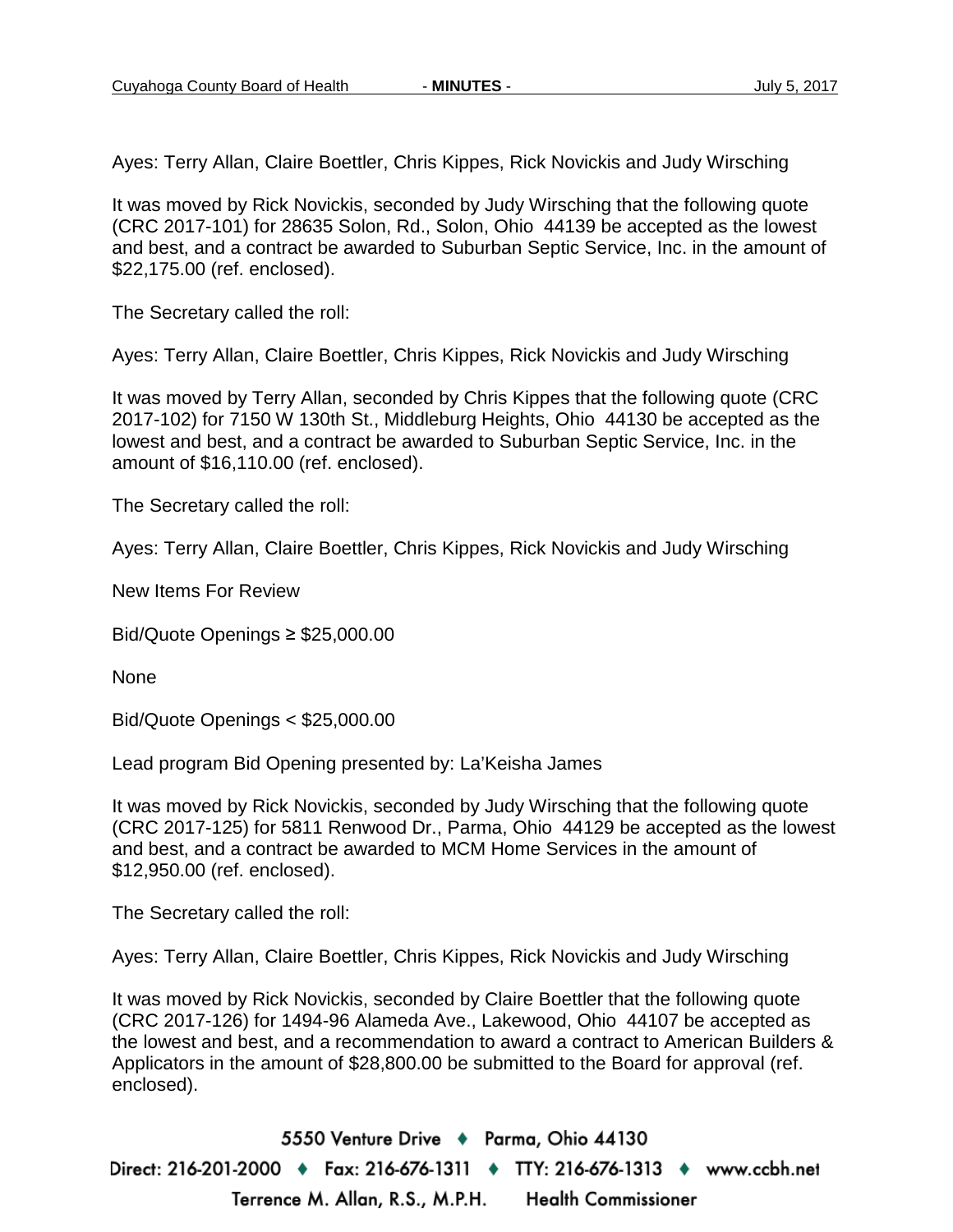The Secretary called the roll:

Ayes: Terry Allan, Claire Boettler, Chris Kippes, Rick Novickis and Judy Wirsching

It was moved by Terry Allan, seconded by Chris Kippes that the following quote (CRC 2017-127) for 4989 E 110th St., Garfield Heights, Ohio 44125 be accepted as the lowest and best, and a contract be awarded to BDL General Contracting in the amount of \$4,225.00 (ref. enclosed).

The Secretary called the roll:

Ayes: Terry Allan, Claire Boettler, Chris Kippes, Rick Novickis and Judy Wirsching

Household Sewage program Bid Opening presented by: Nate McConoughey

It was moved by Claire Boettler, seconded by Judy Wirsching that the following quote (CRC 2017-128) for 13200 Old Pleasant Valley, Middleburg Hts., Ohio 44130 be accepted as the lowest and best, and a contract be awarded to Suburban Septic Service, Inc. in the amount of \$14,922.60 (ref. enclosed).

The Secretary called the roll:

Ayes: Terry Allan, Claire Boettler, Chris Kippes, Rick Novickis and Judy Wirsching

It was moved by Terry Allan, seconded by Rick Novickis that the following quote (CRC 2017-129) for 13215 Old Pleasant Valley, Middleburg Hts., Ohio 44130 be accepted as the lowest and best, and a contract be awarded to Suburban Septic Service, Inc. in the amount of \$13,225.00 (ref. enclosed).

The Secretary called the roll:

Ayes: Terry Allan, Claire Boettler, Chris Kippes, Rick Novickis and Judy Wirsching

It was moved by Claire Boettler, seconded by Chris Kippes that the following quote (CRC 2017-130) for 7168 W 130th St., Middleburg Hts., Ohio 44130 be accepted as the lowest and best, and a contract be awarded to Suburban Septic Service, Inc. in the amount of \$13,375.00 (ref. enclosed).

The Secretary called the roll:

Ayes: Terry Allan, Claire Boettler, Chris Kippes, Rick Novickis and Judy Wirsching

Expenditures: Contracts up to \$25,000.00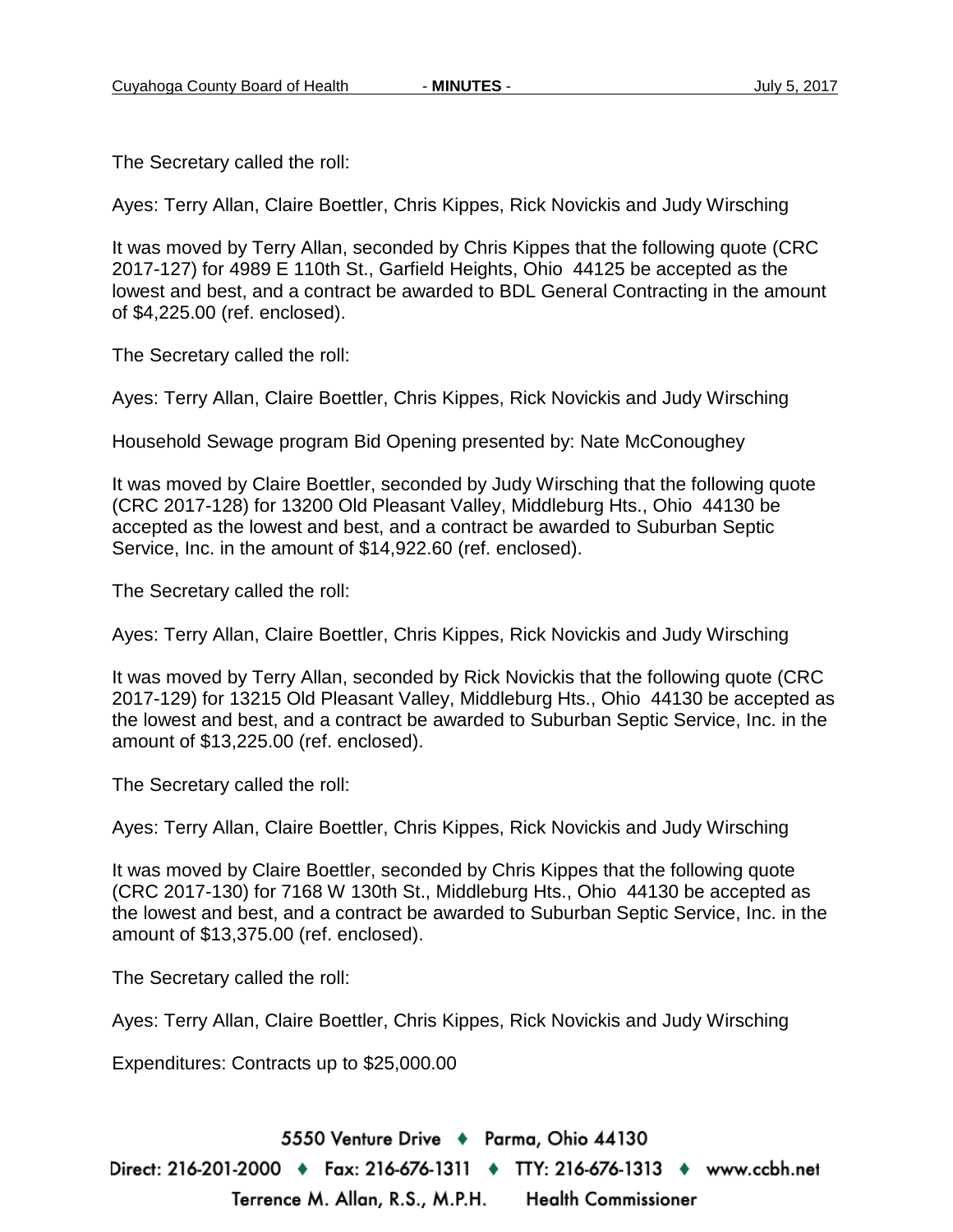It was moved by Chris Kippes, seconded by Judy Wirsching that the following contracts (CRC 2017-131) under the ODH 2017 Injury Prevention grant be approved:

Presented by: Allisyn Leppla

Huron County Public Health Department 6/1/17 – 12/31/17 \$5,000.00

Purpose: This contract is for a mini-grant, utilizing supplemental funding as instructed by the Ohio Department of Health, for Huron County Public Health to implement a local drug overdose fatality review committee. This project will help to identify risk factors, utilize collected information to inform prevention strategies and reduce drug overdose morbidity and mortality in Huron County.

Funding Source: 100% reimbursable through the FY2017 ODH Injury Prevention grant.

Summit County Community Partnership 6/1/17 – 12/31/17 \$5,000.00

Purpose: This contract is for a mini-grant, utilizing supplemental funding as instructed by the Ohio Department of Health, for Summit County Community Partnership to purchase drug disposal pouches for distribution for safe disposing of unused Rx Meds.

Funding Source: 100% reimbursable through the 2017 ODH Injury Prevention grant.

Prevention FIRST! 6/1/17 – 12/31/17 \$5,000.00

Purpose: This contract is for a mini-grant, utilizing supplemental funding as instructed by the Ohio Department of Health, for PreventionFIRST! to increase the number of drug drop boxes in Hamilton County. This project will also include prevention messaging strategies and will help to safeguard medication to unsure that they will not be abused or diverted. As a result, drug overdose morbidity and mortality can be reduced in Hamilton County.

Funding Source: 100% reimbursable through the 2017 ODH Injury Prevention grant.

The Secretary called the roll:

Ayes: Terry Allan, Claire Boettler, Chris Kippes, Rick Novickis and Judy Wirsching

It was moved by Terry Allan, seconded by Claire Boettler that the service agreement (CRC 2017-132) with Professional Services Industries, Inc. (PSI) for assessment of the CCBH parking lot in the amount of \$4,480.00 be approved.

Presented by: Romona Brazile

Purpose: To complete geotechnical subsurface exploration of the existing parking lot.

5550 Venture Drive + Parma, Ohio 44130

Direct: 216-201-2000 ♦ Fax: 216-676-1311 ♦ TTY: 216-676-1313 ♦ www.ccbh.net Terrence M. Allan, R.S., M.P.H. **Health Commissioner**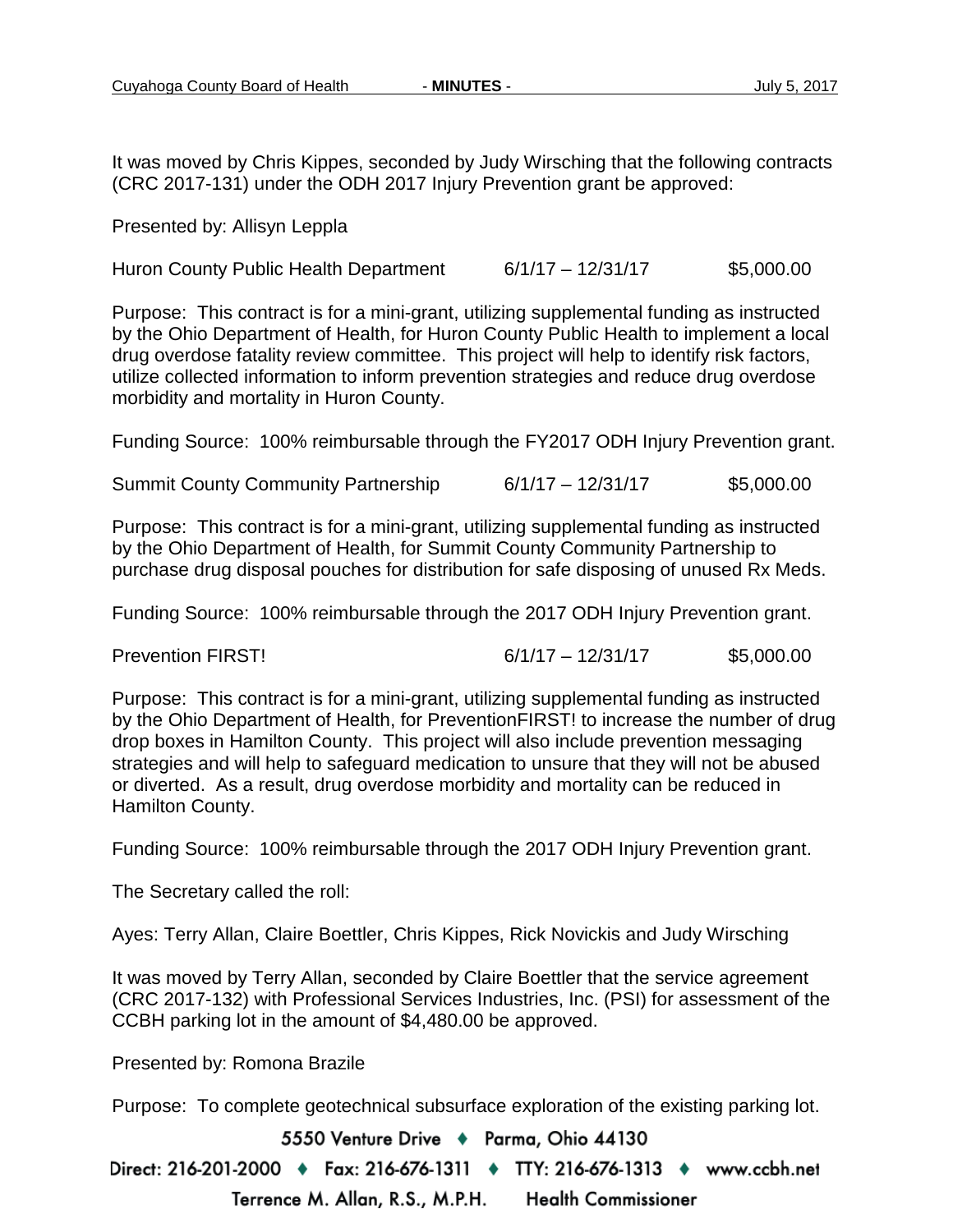The assessment will include the completion of soil borings, lab analysis and final report to CCBH including recommendation for repair and/or replacement of the CCBH parking lot surface.

Funding Source: 100% funded through CCBH General Revenue.

Ayes: Terry Allan, Claire Boettler, Chris Kippes, Rick Novickis and Judy Wirsching

Revenue Generating Agreements up to \$25,000.00

It was moved by Judy Wirsching, seconded by Chris Kippes that the Memorandums of Understanding (MOUs) (CRC 2017-133) with the following communities to provide Phase II Stormwater services from January 3, 2017 through December 31, 2018 be approved.

City of Broadview Heights \$2,622.00 City of Fairview Park \$9,402.00 Village of Orange  $$5,232.00$ 

Amount to be received is not to exceed:

Presented by: Megan Symanski

Purpose: Implementation of the Minimum Control Measures (MCM) #3: Illicit Discharge Detection and Elimination (IDDE) programming: by sampling up to 25 of the flowing dry weather outfall locations per year.

The Secretary called the roll:

Ayes: Terry Allan, Claire Boettler, Chris Kippes, Rick Novickis and Judy Wirsching

Contract Rescissions

None

Other Business

None

Public Comment – N/A.

Thereupon, it was moved by Terry Allan, seconded by Chris Kippes, that the following Motion be adopted: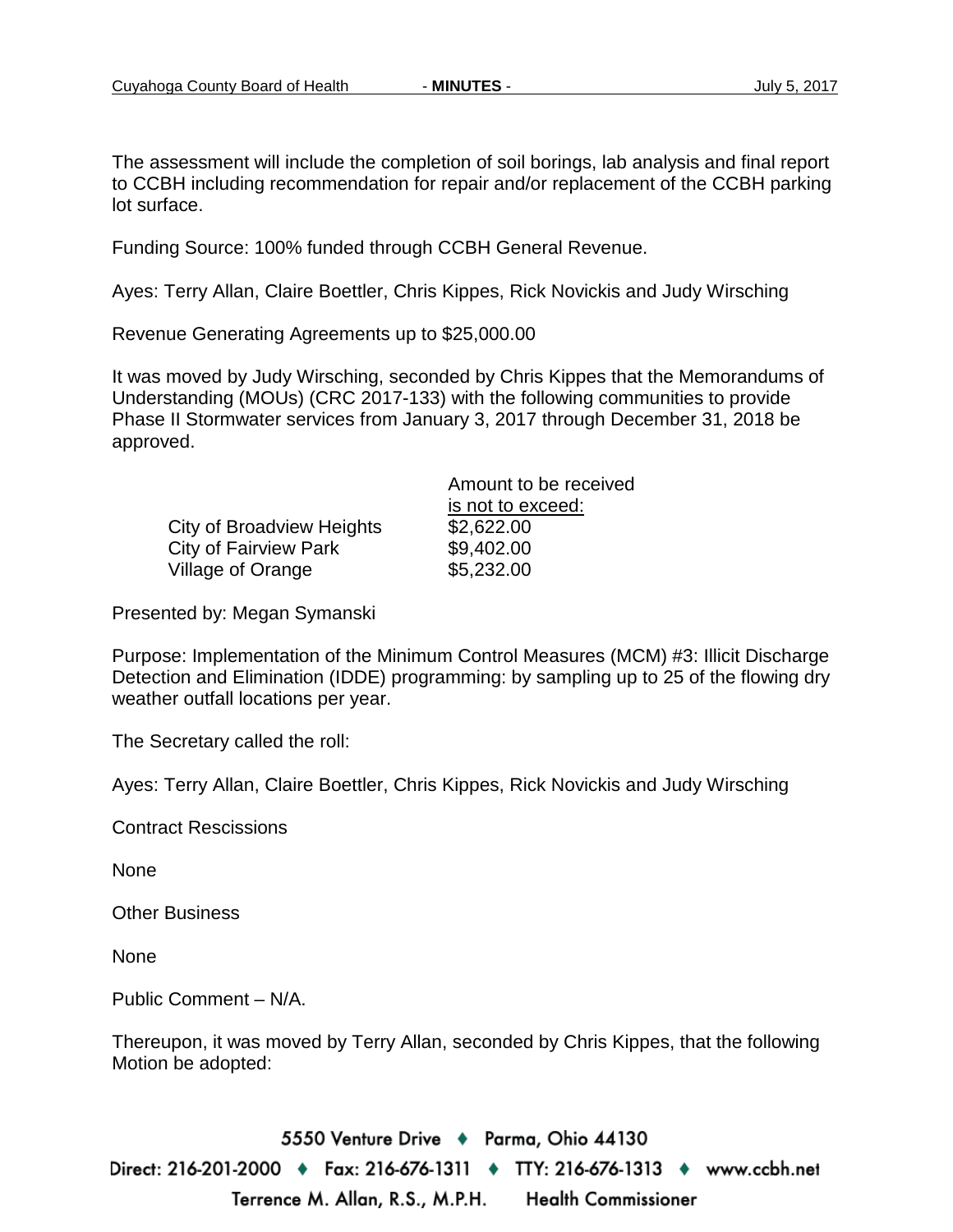BE IT RESOLVED that the meeting be adjourned at 3:06 p.m.

The Secretary called the roll:

Ayes: Terry Allan, Claire Boettler, Chris Kippes, Rick Novickis and Judy Wirsching

**Committee Chair** 

Clerk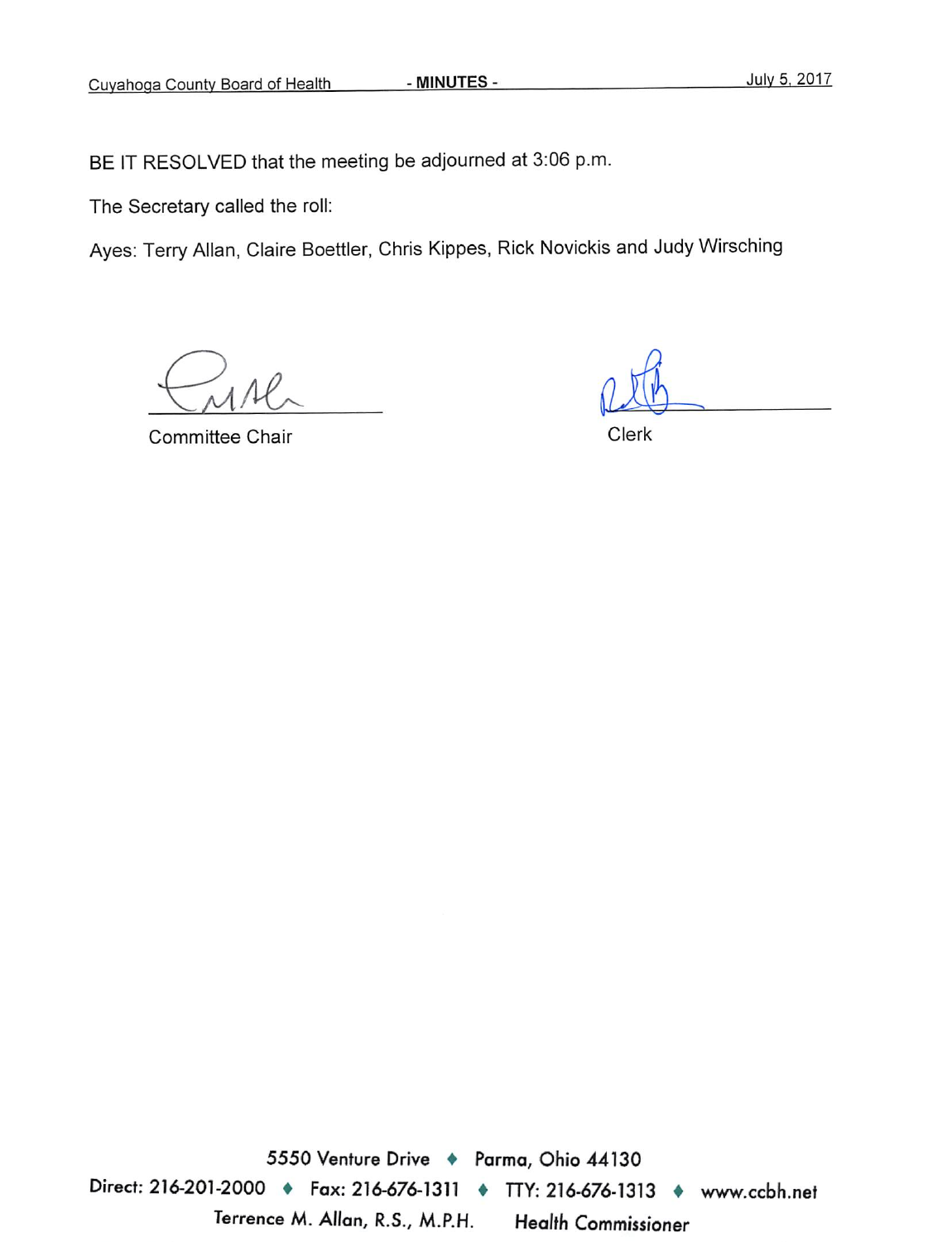#### **QUOTE RESULTS**

**Project Address Name:** Carolyn Martin<br> **Address:** 30710 Harvard **Address:** 30710 Harvard Rd. **City, State, Zip:** Orange Village, Ohio 44022 **CRC No:** 

**The following quotes were received and opened on:** 

| <b>NAME OF CONTRACTOR</b> | <b>QUOTE</b> |
|---------------------------|--------------|
| Auburn Bainbridge         | \$12,910.00  |
| Klarich Farms LLC         | \$14,700.00  |
|                           |              |
|                           |              |
|                           |              |
|                           |              |
|                           |              |
|                           |              |
|                           |              |
|                           |              |

**Recommended award: Auburn Bainbridge**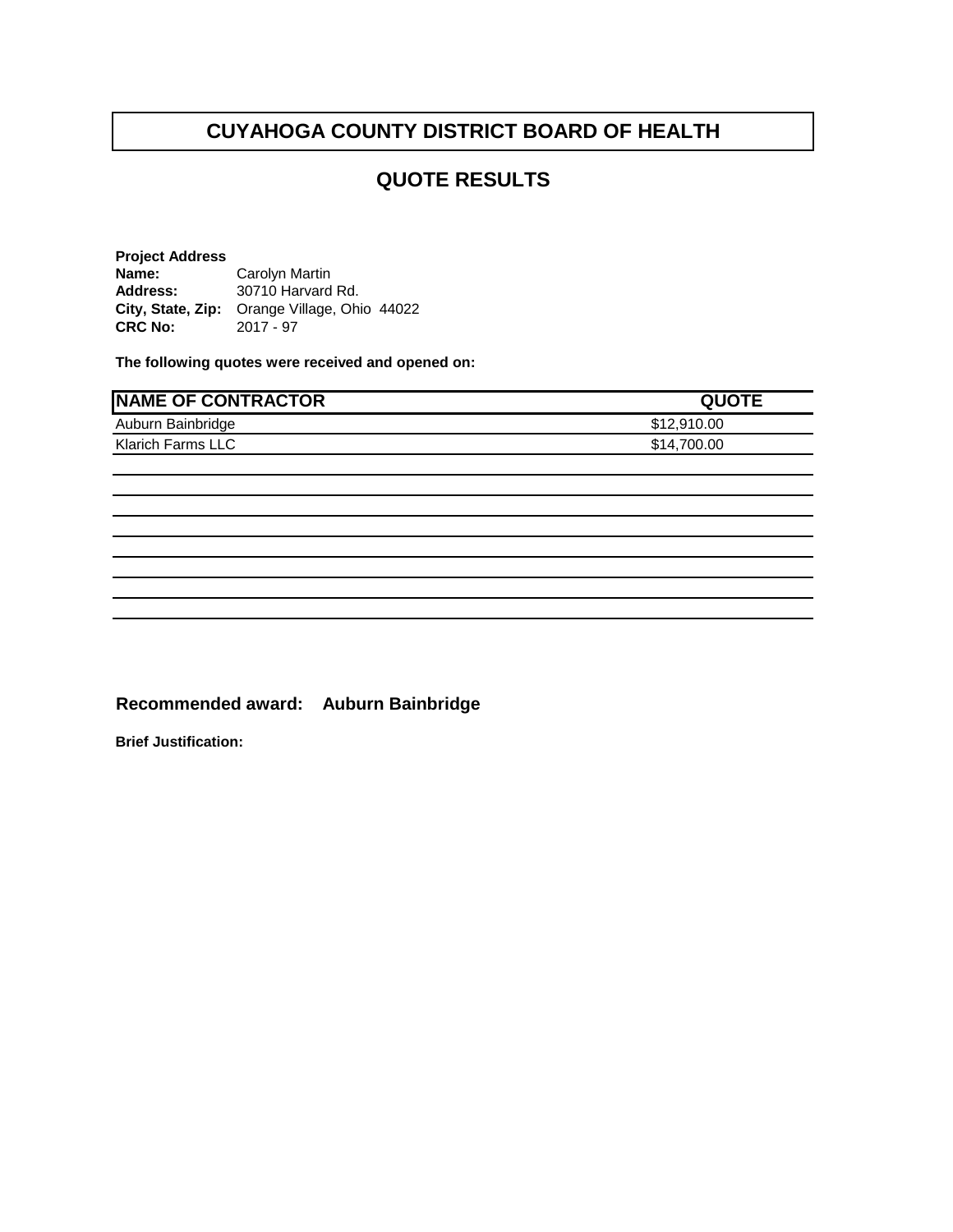#### **QUOTE RESULTS**

**Project Address Name:** Jennifer Benko<br>**Address:** 4329 Lander Ro **Address:** 4329 Lander Rd. **City, State, Zip:** Orange Village, Ohio 44022 **CRC No:** 

**The following quotes were received and opened on:** 

| <b>NAME OF CONTRACTOR</b>    | <b>QUOTE</b> |
|------------------------------|--------------|
| Klarich Farms LLC            | \$16,825.00  |
| Auburn Bainbridge Excavating | \$14,210.00  |
|                              |              |
|                              |              |
|                              |              |
|                              |              |
|                              |              |
|                              |              |
|                              |              |
|                              |              |

**Recommended award: Auburn Bainbridge Excavating**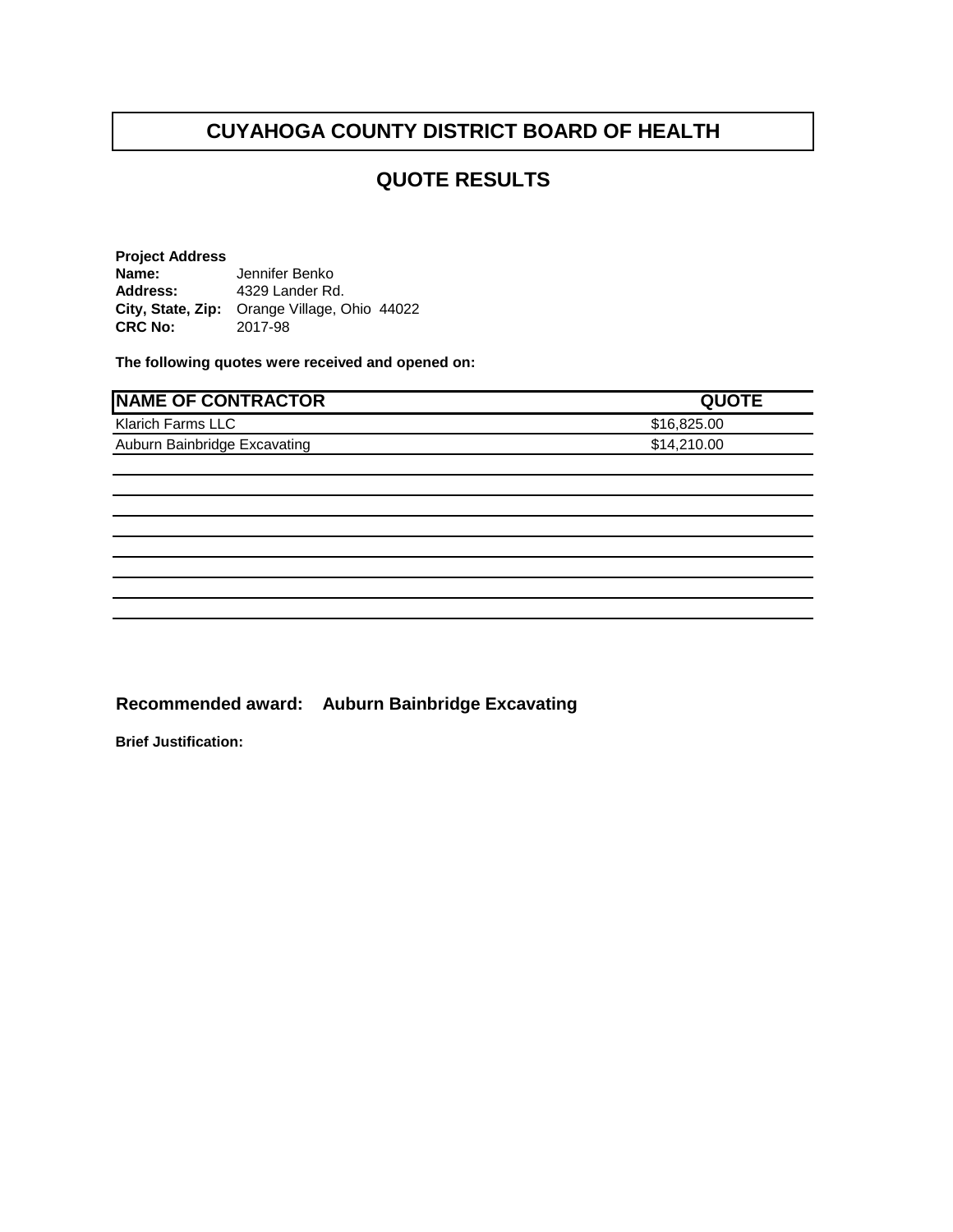## **QUOTE RESULTS**

**Project Address** Name: Rosemarie Borisz<br>Address: 10448 Highland Dr **Address:** 10448 Highland Dr. City, State, Zip: Brecksville, Ohio 44141<br>CRC No: 2017 - 99 **CRC No:** 

**The following quotes were received and opened on:** 

| <b>NAME OF CONTRACTOR</b> | <b>QUOTE</b> |
|---------------------------|--------------|
| Klarich Farms LLC         | \$14,325.00  |
|                           |              |
|                           |              |
|                           |              |
|                           |              |
|                           |              |
|                           |              |
|                           |              |
|                           |              |

**Recommended award: Klarich Farms LLC**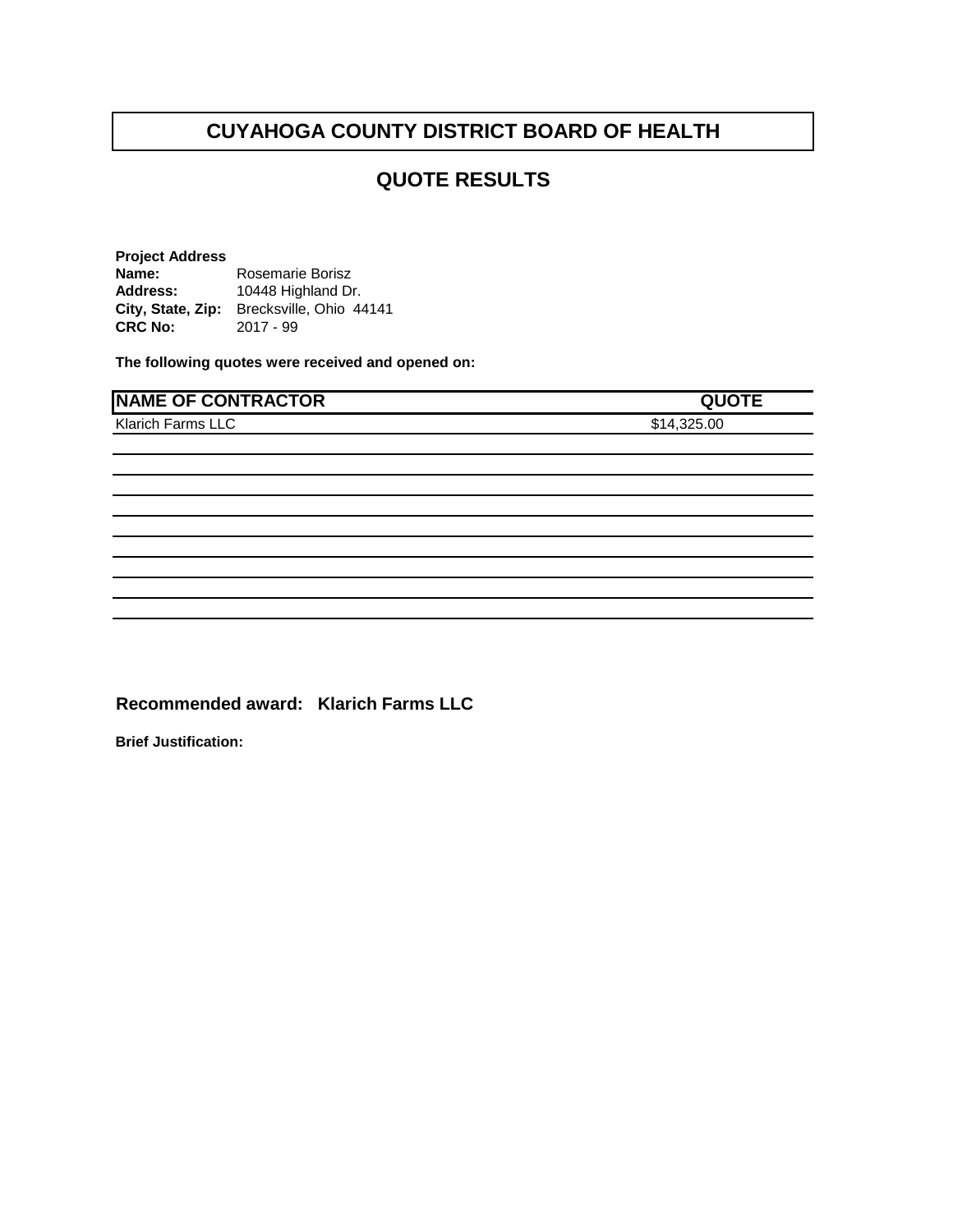#### **QUOTE RESULTS**

**Project Address Name:** Richard Martynowski **Address:** 13253 Old Pleasant Valley **City, State, Zip:** Middleburg Hts., Ohio 44130<br>**CRC No:** 2017-100 **CRC No:** 2017-100

**The following quotes were received and opened on:** 

| <b>NAME OF CONTRACTOR</b> | <b>QUOTE</b> |  |
|---------------------------|--------------|--|
| Klarich Farms LLC         | \$17,525.00  |  |
|                           |              |  |

**Recommended award: Klarich Farms LLC**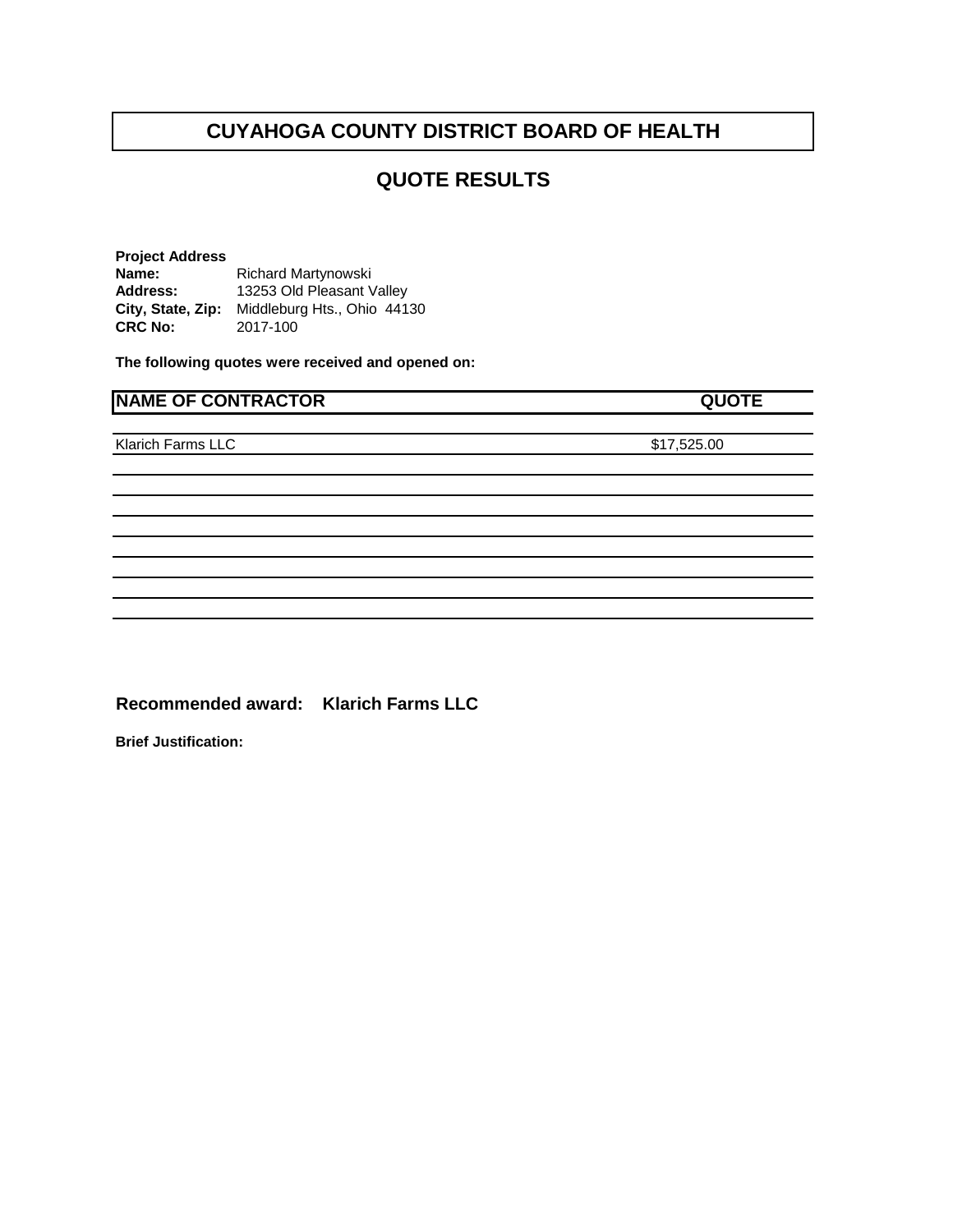#### **RFQ RESULTS**

| Naem:          | <b>Richard Smith</b> |
|----------------|----------------------|
| Address:       | 28635 Solon Rd       |
|                | Solon, Ohio 44139    |
| <b>CRC No:</b> | 2017-101             |

**The following quotes were received and opened on:** 

| <b>NAME OF CONTRACTOR</b>    | <b>RECEIVED</b> | <b>QUOTE</b> |
|------------------------------|-----------------|--------------|
| Suburban Septic Service Inc. |                 | \$22,175.00  |
| Auburn Bainbridge Excavating |                 | \$13,825.00  |
|                              |                 |              |
|                              |                 |              |
|                              |                 |              |
|                              |                 |              |
|                              |                 |              |
|                              |                 |              |
|                              |                 |              |
|                              |                 |              |

#### **Recommended award: Suburban Septic Service Inc.**

#### **Brief Justification:**

The bid request sent out for this property was for the installation of a HSTS that utilized a soil absorption  $\Box$ component as final treatment. The bid received from Auburn Bainbridge Excavating was for the installation of a discharging HSTS and therefore could not be accepted.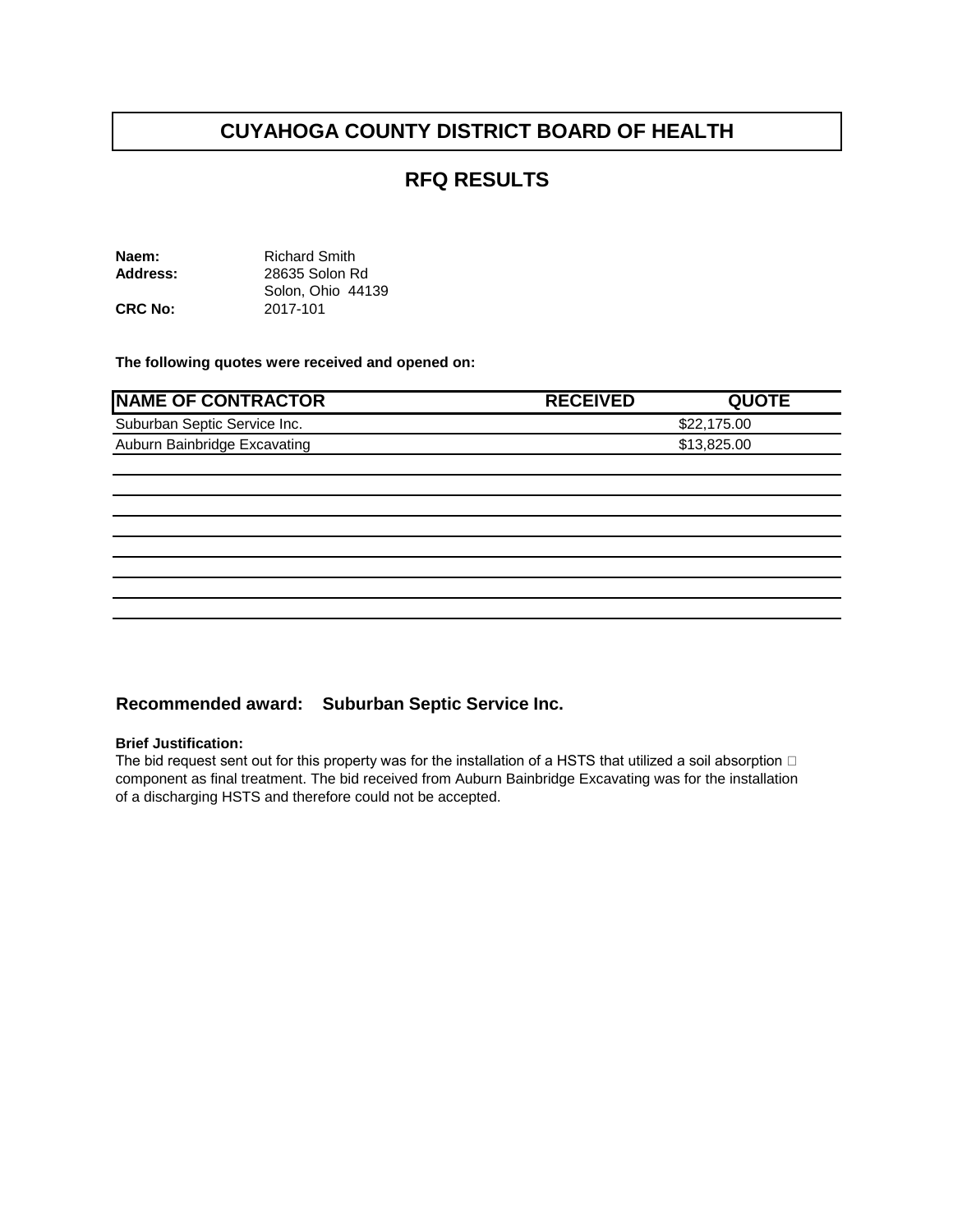#### **QUOTE RESULTS**

**Project Address Name:** Robert Friedl **Address:** 7150 W. 130th St City, State, Zip: Middleburg Hts., Ohio 44130<br>CRC No: 2017-102 **CRC No:** 2017-102

**The following quotes were received and opened on:** 

| <b>NAME OF CONTRACTOR</b>     | <b>QUOTE</b> |
|-------------------------------|--------------|
| Suburban Septic Services Inc. | \$16,110.00  |
| Klarich Farms LLC             | \$18,525.00  |
|                               |              |
|                               |              |
|                               |              |
|                               |              |
|                               |              |
|                               |              |
|                               |              |
|                               |              |

**Recommended award: Suburban Septic Services Inc.**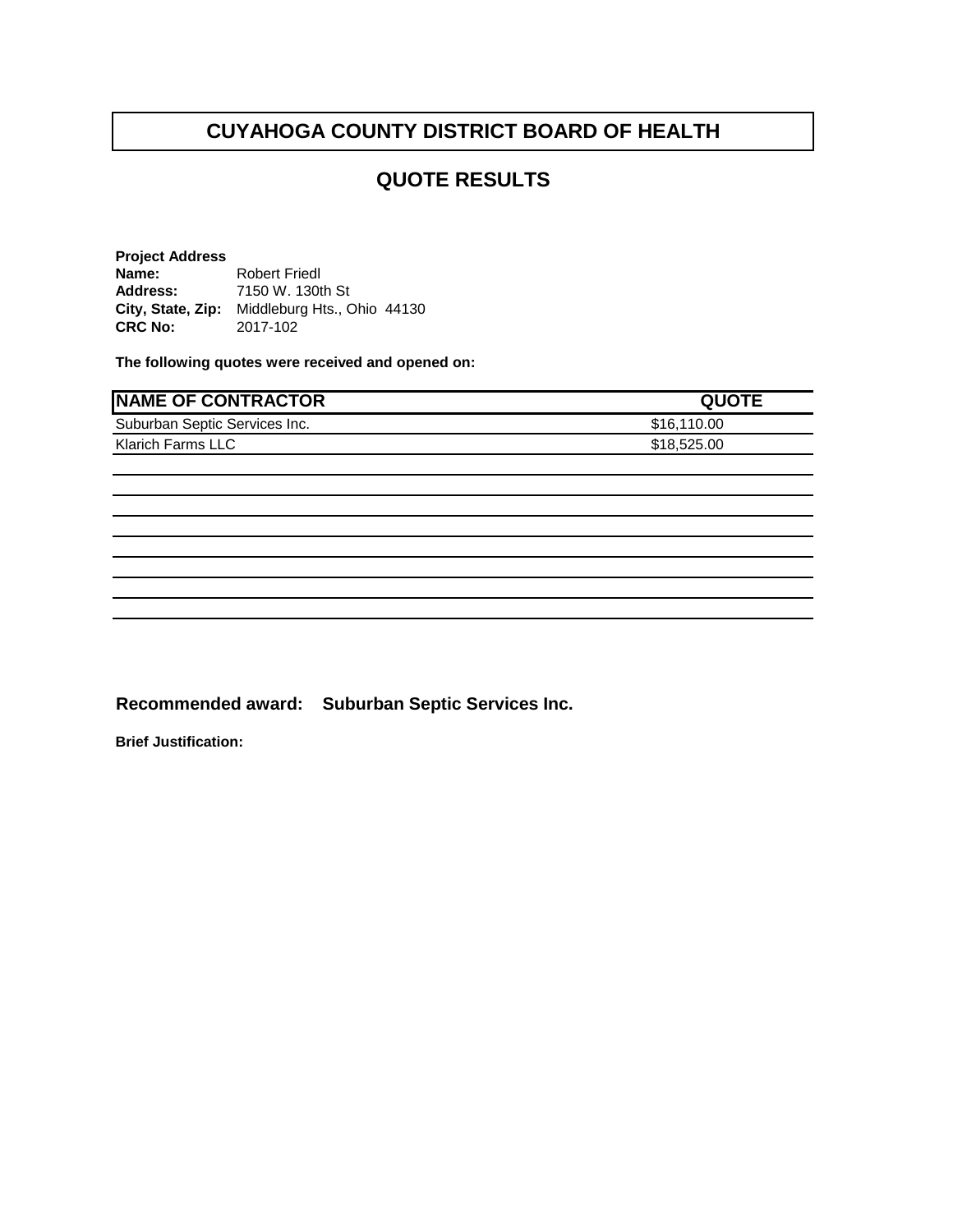## **QUOTE RESULTS**

#### **Project Address**

| Name:           | Joseph Naso                       |
|-----------------|-----------------------------------|
| <b>Address:</b> | 5811 Renwood Dr.                  |
|                 | City, State, Zip: Parma, OH 44129 |
| <b>CRC No:</b>  | CRC 2017-125                      |

**The following quotes were received and opened:**

| <b>INAME OF CONTRACTOR</b>   | <b>QUOTE</b> |
|------------------------------|--------------|
| <b>Allenbey Construction</b> | \$20,000.00  |
| <b>CB Mullins</b>            | \$17,500.00  |
| <b>MCM Homeservices</b>      | \$12,950.00  |
| Paragon CMS                  | \$22,540.00  |

**ESTIMATE:** \$17,900.00

**Recommended award: MCM Home Services**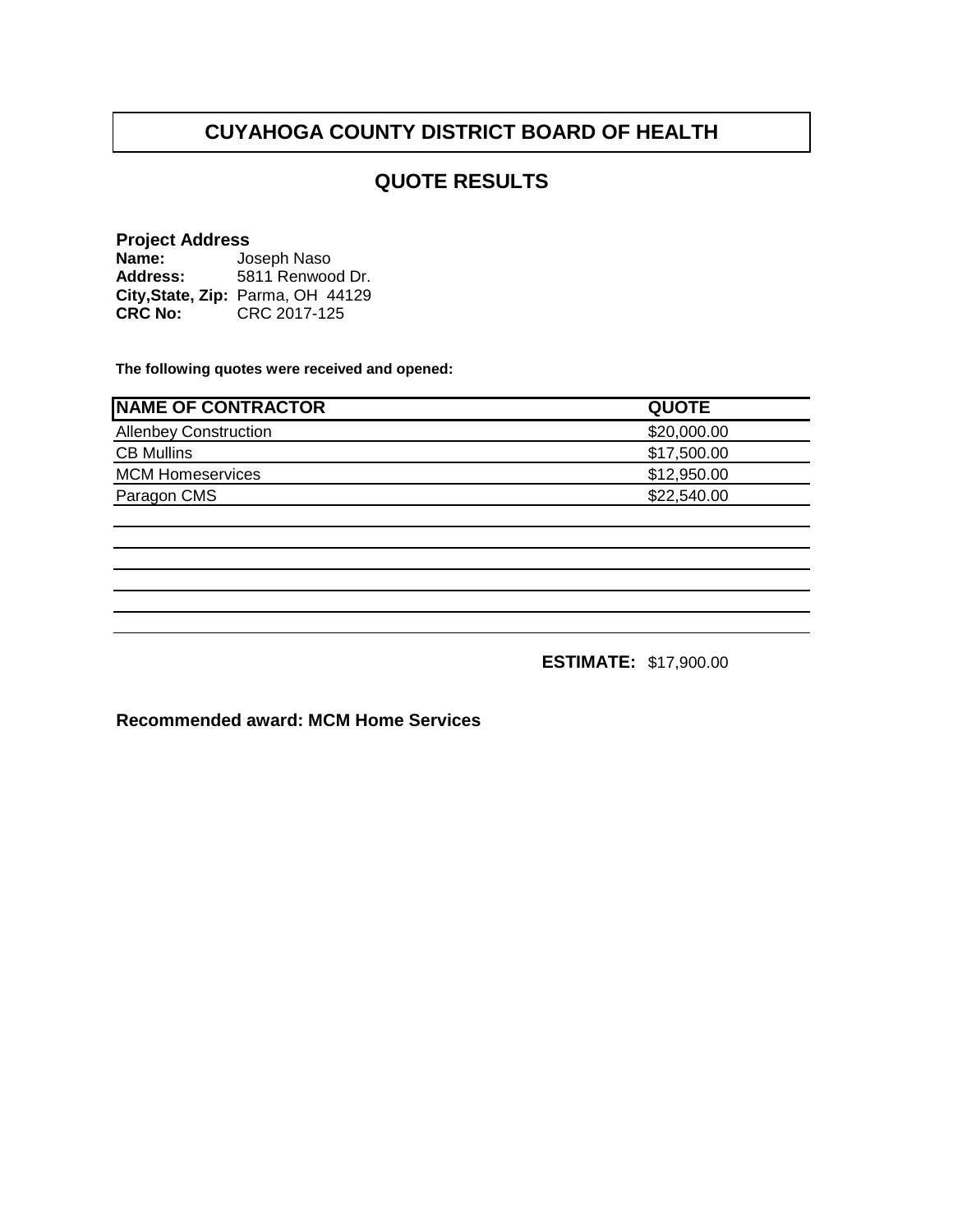## **QUOTE RESULTS**

#### **Project Address Name:** Allen States

**Address: City,State, Zip:** Lakewood, OH 44107**CRC No:** CRC 2017-126 1494-96 Alameda Ave.

**The following quotes were received and opened:**

| <b>NAME OF CONTRACTOR</b>       | <b>QUOTE</b> |
|---------------------------------|--------------|
| American Builders & Applicators | \$28,800.00  |
| <b>BDL General Contracting</b>  | \$30,990.00  |
| <b>MCM Homeservices</b>         | \$45,520.00  |
| Paragon CMS                     | \$47,180.00  |
|                                 |              |

**ESTIMATE:** \$36,490.00

**Recommended award: American Bldrs & Applicators**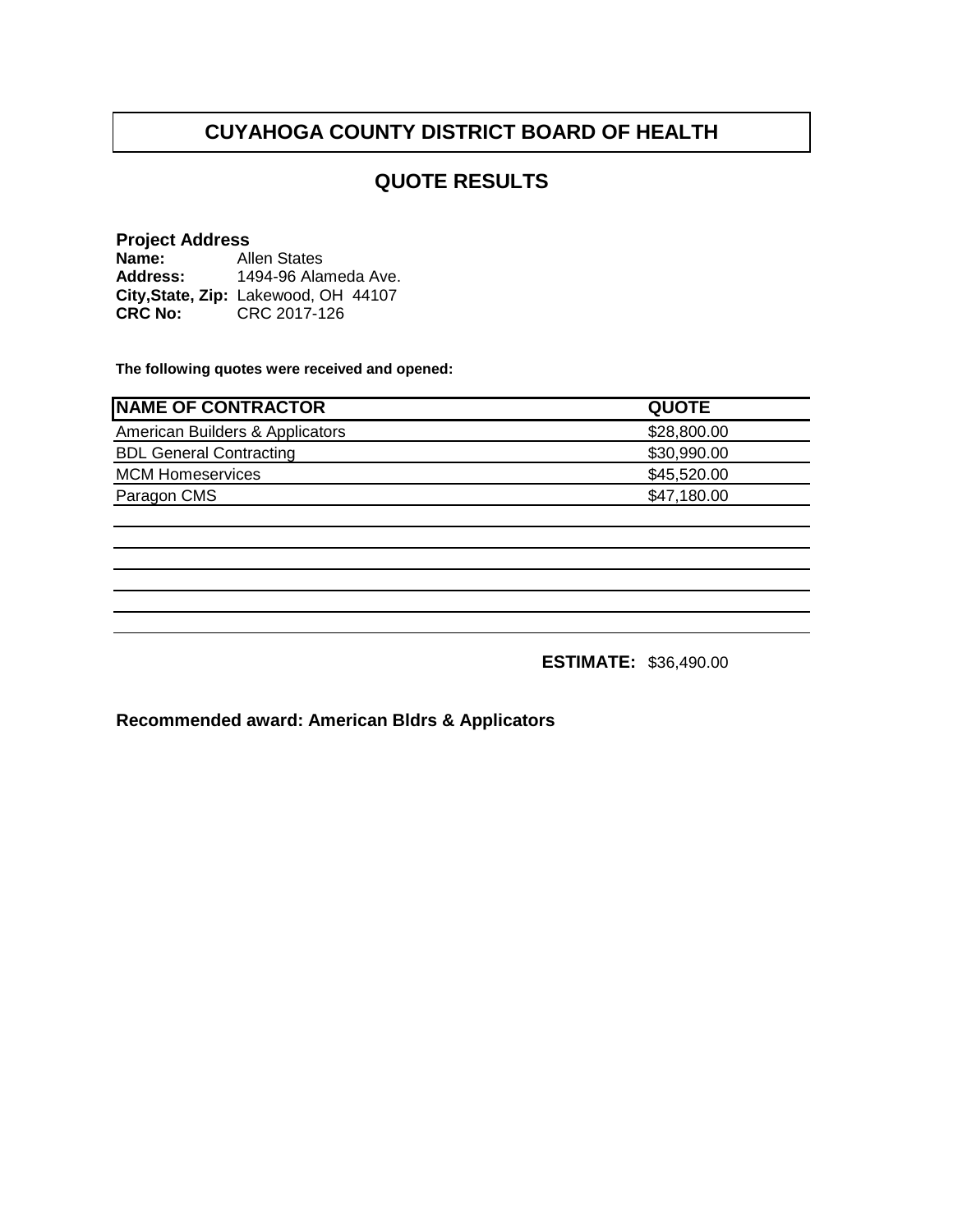## **QUOTE RESULTS**

#### **Project Address Name: Address: City,State, Zip:** Garfield Hts., OH 44125**CRC No:** CRC 2017-127 Tyrone & Janice Harvey 4989 E.110th St.

**The following quotes were received and opened:**

| <b>NAME OF CONTRACTOR</b>      | <b>QUOTE</b> |
|--------------------------------|--------------|
| <b>Allenbey Constructin</b>    | \$6,760.00   |
| <b>BDL General Contracting</b> | \$4,225.00   |
| <b>CB Mullins</b>              | \$6,200.00   |
| <b>MCM Homeservices</b>        | \$7,050.00   |
| Paragon CMS                    | \$6,005.00   |

**ESTIMATE:** \$6,955.00

**Recommended award: BDL General Contracting**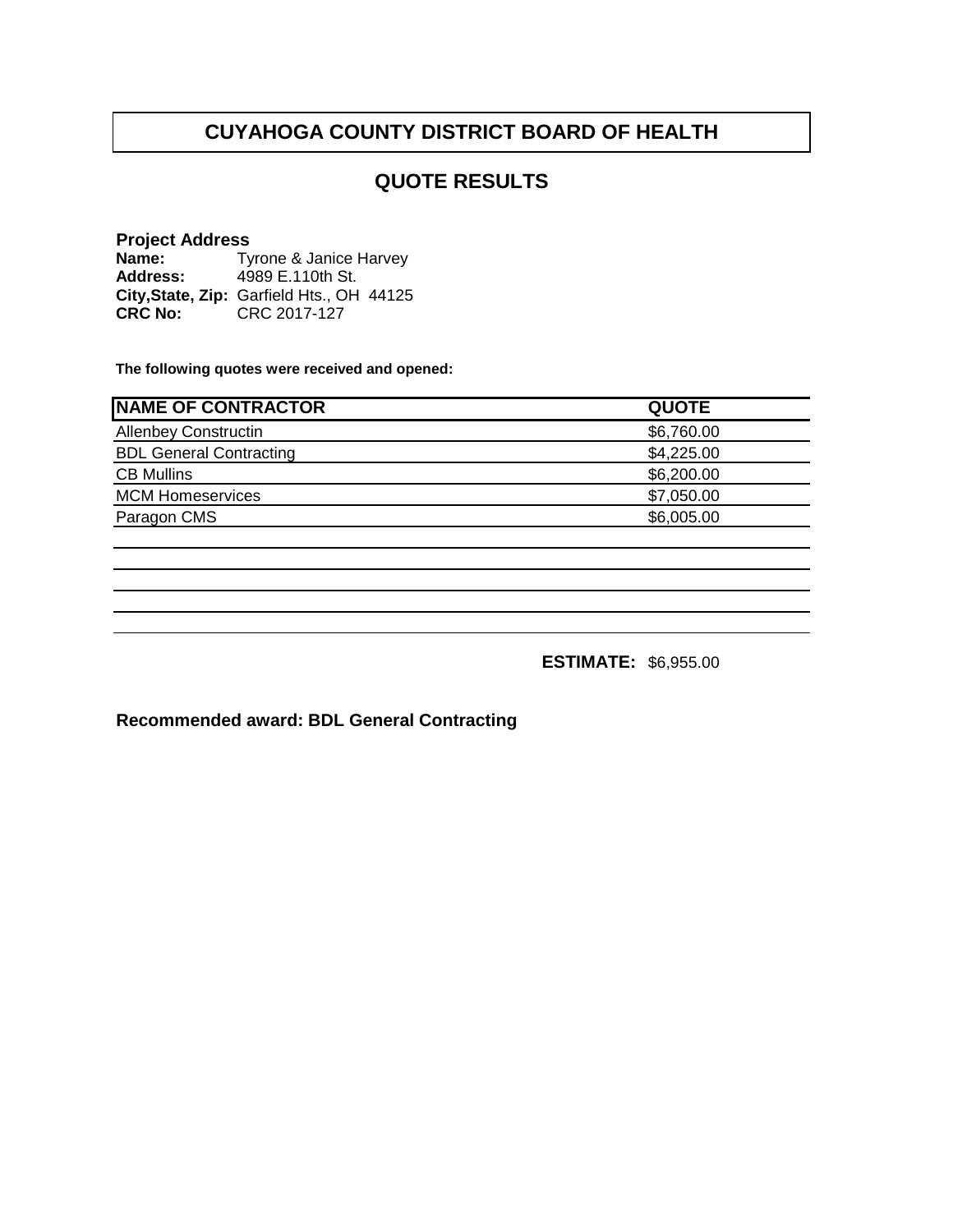#### **QUOTE RESULTS**

**Project Address Name:** Edwin McCarel **Address:** 13200 Old Pleasant Valley **City, State, Zip:** Middleburg Hts., Ohio 44130<br>**CRC No:** 2017 - 128 **CRC No:** 2017 - 128

**The following quotes were received and opened on:** 

| <b>NAME OF CONTRACTOR</b>     | <b>QUOTE</b> |
|-------------------------------|--------------|
| Klarich Farms LLC             | \$17,025.00  |
| Suburban Septic Services Inc. | \$14,922.60  |
|                               |              |
|                               |              |
|                               |              |
|                               |              |
|                               |              |
|                               |              |
|                               |              |
|                               |              |

**Recommended award: Suburban Septic Services Inc.**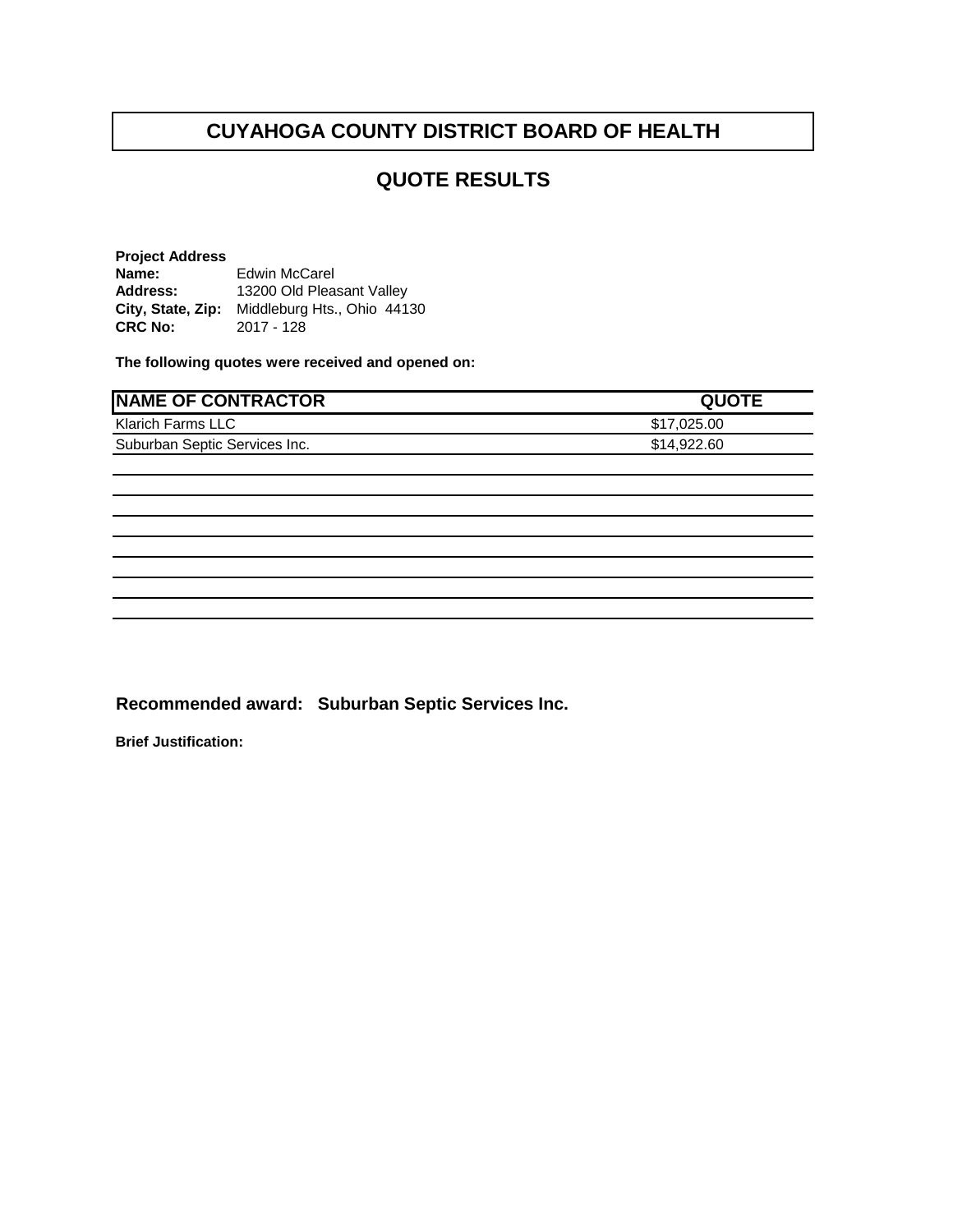#### **QUOTE RESULTS**

**Project Address Name:** David Cowell **Address:** 13215 Old Pleasant Valley **City, State, Zip:** Middleburg Hts., Ohio 44130<br>**CRC No:** 2017 - 129 **CRC No:** 2017 - 129

**The following quotes were received and opened on:** 

| <b>NAME OF CONTRACTOR</b>     | <b>QUOTE</b> |
|-------------------------------|--------------|
| Klarich Farms LLC             | \$16,825.00  |
| Suburban Septic Services Inc. | \$13,225.00  |
|                               |              |
|                               |              |
|                               |              |
|                               |              |
|                               |              |
|                               |              |
|                               |              |
|                               |              |

**Recommended award: Suburban Septic Services Inc.**